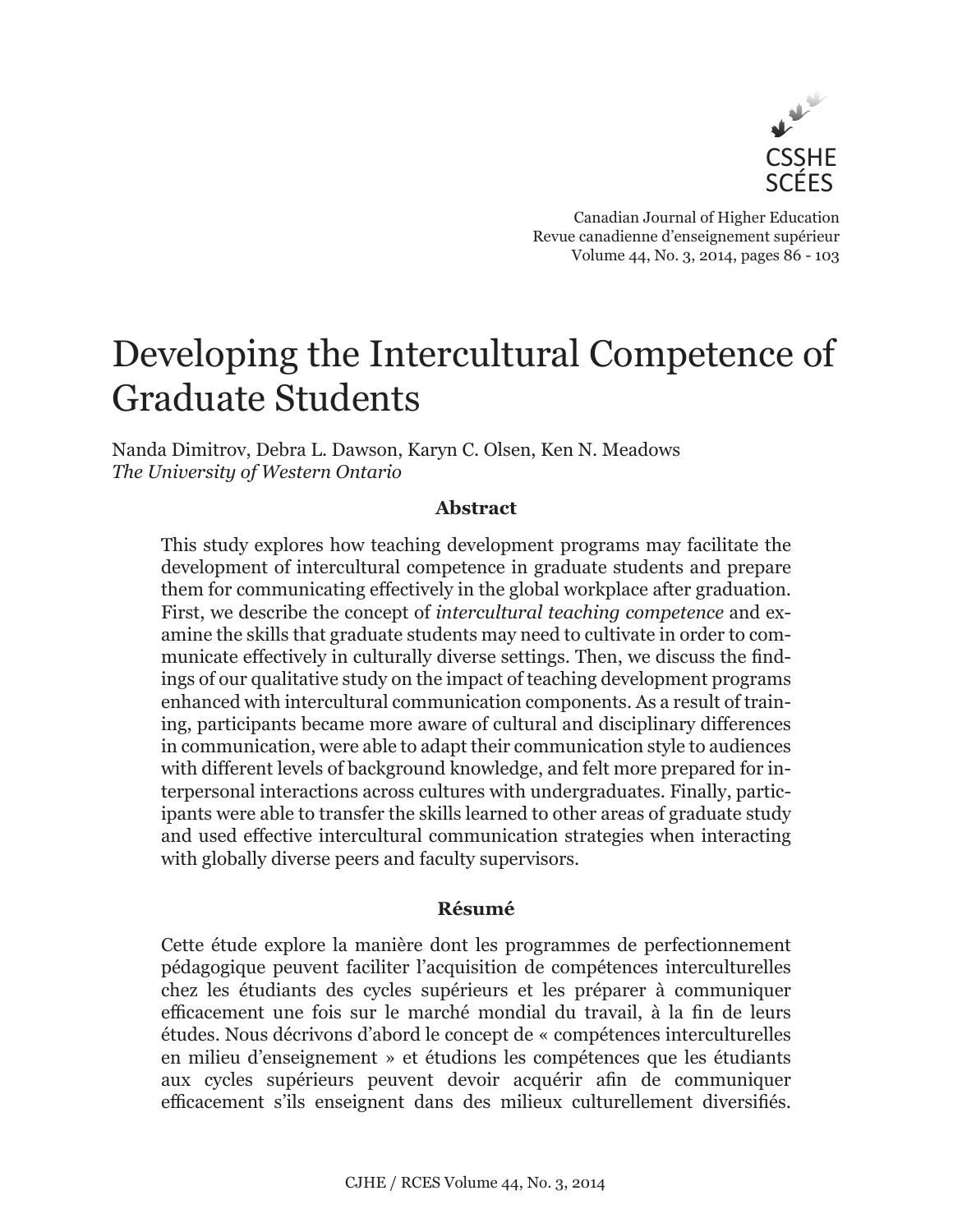Ensuite, nous présentons les résultats de notre étude qualitative portant sur les répercussions des programmes de perfectionnement pédagogique enrichis de composantes portant sur la communication interculturelle. Après avoir suivi cette formation, les participants ont davantage pris conscience des différences culturelles et disciplinaires en matière de communication, étaient capables d'adapter leur style de communication à des auditoires aux niveaux de connaissance variés et se sont sentis mieux préparés aux interactions interpersonnelles avec des étudiants de premier cycle provenant de divers milieux culturels. Pour finir, les participants ont été en mesure de transférer les compétences apprises à d'autres domaines de leurs études supérieures et d'utiliser effectivement des stratégies de communication interculturelle dans leurs rapports avec leurs pairs et avec leurs supérieurs universitaires issus de milieux divers.

#### **Introduction**

The research landscape and world of employment that graduate students enter after completing their degrees at Canadian universities is increasingly international and culturally diverse, involving collaboration with colleagues from around the world (Adler, 2008; Knight & Madden, 2010). In these globally connected work settings, new researchers and professionals need to demonstrate intercultural competence in order to succeed (Deardorff, 2006). In academic settings, intercultural competence may include the ability to present research or facilitate learning across cultures, speak with confidence to a variety of audiences, explain complex concepts clearly, and negotiate working relationships across cultural, social, professional, and disciplinary boundaries (Gilbert, Balatti, Turner, & Whitehouse, 2004; Spitzberg & Chagnon, 2009). For example, graduates may be expected to participate in international research teams in which some group members may give feedback very directly while others prefer to communicate indirectly through implication. Graduates may also contribute to interdisciplinary dialogue and explain their research to colleagues who are unfamiliar with specialized technical discourse (Benninghoff & Sormani, 2008; Dimitrov, 2012). Further, they may be expected to navigate power structures and relationships in multinational organizations or multicultural communities respectfully and effectively (King & Baxter-Magolda 2005; Steers, Nardon, & Sanchez-Runde, 2013).

While intercultural competence and "global awareness" (Green, 2012) are important outcomes of university education, they are rarely taught explicitly, and it is often assumed that students will acquire them through experience. "Culture contact" without guided reflection, however, is rarely sufficient for developing intercultural competence (Bennett & Bennett, 2004). As a result, graduate students arrive at graduate school with vastly varying levels of ability to interact effectively across cultural boundaries (Cooley, Dunn, & Kirova, 2005).

In this article, we argue that teaching development programs with intercultural communication components provide an excellent opportunity to foster the skills that graduate students will need after graduation. First, we examine the intercultural skills that graduate students may develop during their graduate studies. Then, we demonstrate the concrete benefits of fostering intercultural competence, by reporting the results of re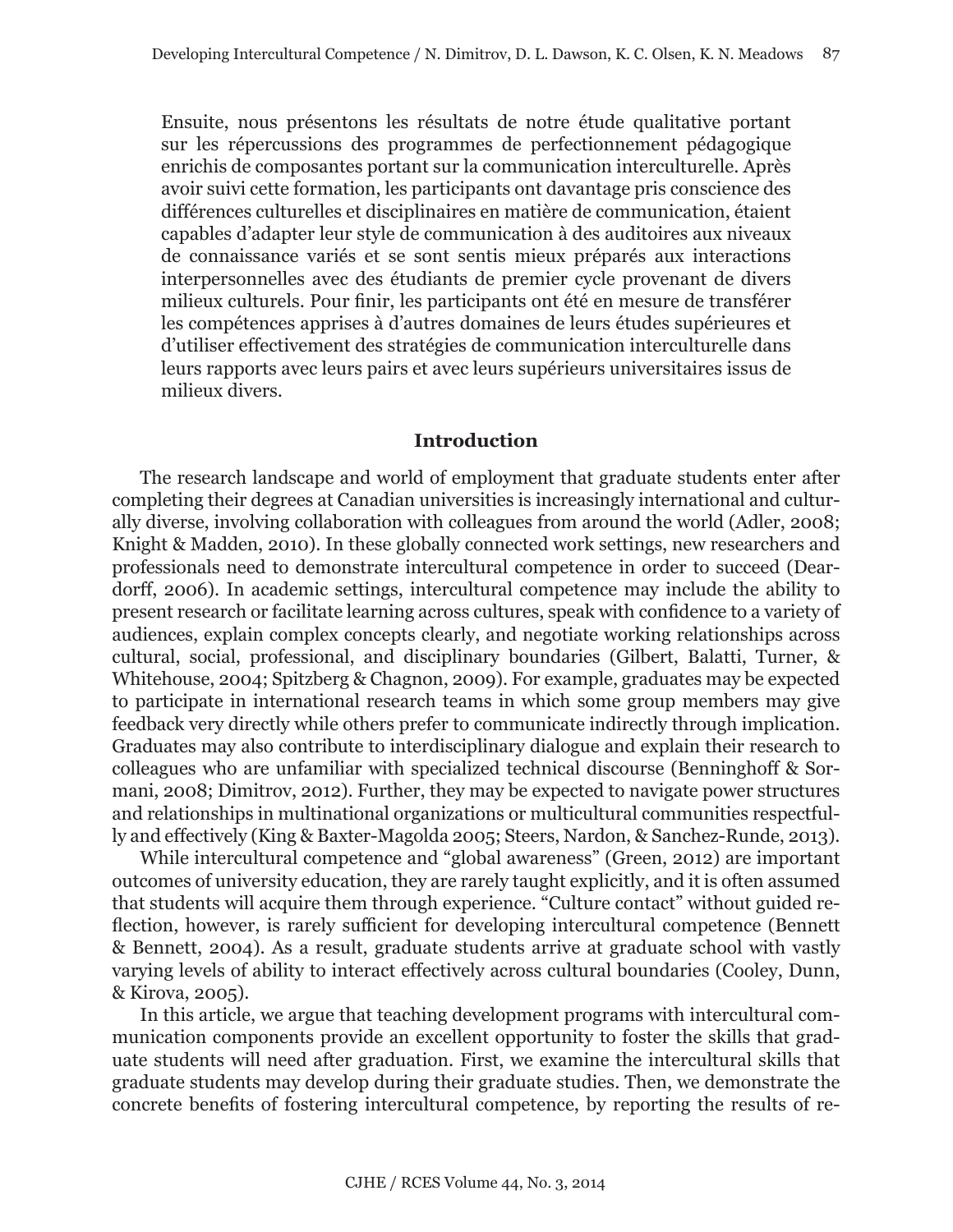search on the impact of two teaching development programs at a large Canadian research university. We examine how students use their newly acquired intercultural skills in their work as teaching assistants, and report on how students transfer these skills to other areas of graduate study, such as supervision and research. Finally, we examine how teaching development programs may contribute to the preparation of graduate students for the global workplace.

## **Why Develop Intercultural Competence in Graduate School?**

In their role as students in the international environment of Canadian higher education, master's and doctoral candidates interact across cultures daily with their peers and professors. Intercultural competence enables them to manage their workload, negotiate funding, identify mentors (Dimitrov, 2009), and resolve conflicts effectively when needed (Adrian-Taylor, Noels, & Tischler, 2007).

In their role as teaching assistants (TAs), graduate students navigate cultural differences in communication in their classroom on a daily basis because students and TAs from different cultures may have very different expectations for teacher behaviours and communication styles (Eland, 2001; Watkins & Biggs, 2001). Cultural differences are especially common in areas such as the power distance between instructors and students, expectations for participating in class discussion, preferred ways of critiquing others' ideas, or writing and reasoning style in a particular discipline (Brown, 2008; Crabtree & Sapp, 2004; Eland, 2001; Gorsuch, 2003; Hoekje & Williams, 1994; McCalman, 2007). For example, interrupting a speaker and adding one's own ideas to the conversation is a sign of interest and engagement in some South American and Mediterranean cultures, whereas in a Japanese or Korean classroom, interrupting the instructor may be perceived as disrespectful (Laroche, 2003; Wieland, 1991). Interculturally competent teaching strategies allow TAs to use cultural differences as opportunities for learning and to avoid misunderstandings with their students.

Finally, when graduate students teach, they serve as role models for the undergraduate students in their class. For example, TAs may model global awareness when they teach about international or diversity-related issues. By modelling openness to different perspectives, they help their undergraduate students develop perspective taking, which is a key component of intercultural competence (Bond, Qian, & Huang, 2003). By creating an inclusive classroom where students can share a variety of perspectives and challenge mainstream approaches to research (Ouellett, 2005), TAs can encourage cognitive flexibility and critical thinking, or they can model how to encourage contributions from ESL learners and from students who may hold a minority opinion during a debate in class (Cushner & Mahon 2009; Harlap, 2008).

# **What Areas of Intercultural Competence Can Be Developed in Teaching Programs?**

The teaching development programs offered at many Canadian universities provide an opportunity for graduate students to enhance their intercultural and interpersonal communication skills. In these programs, graduate students typically give short teaching presentations and receive feedback on their performance. They engage in collaborative learning with peers from a variety of cultural, disciplinary, and linguistic backgrounds. In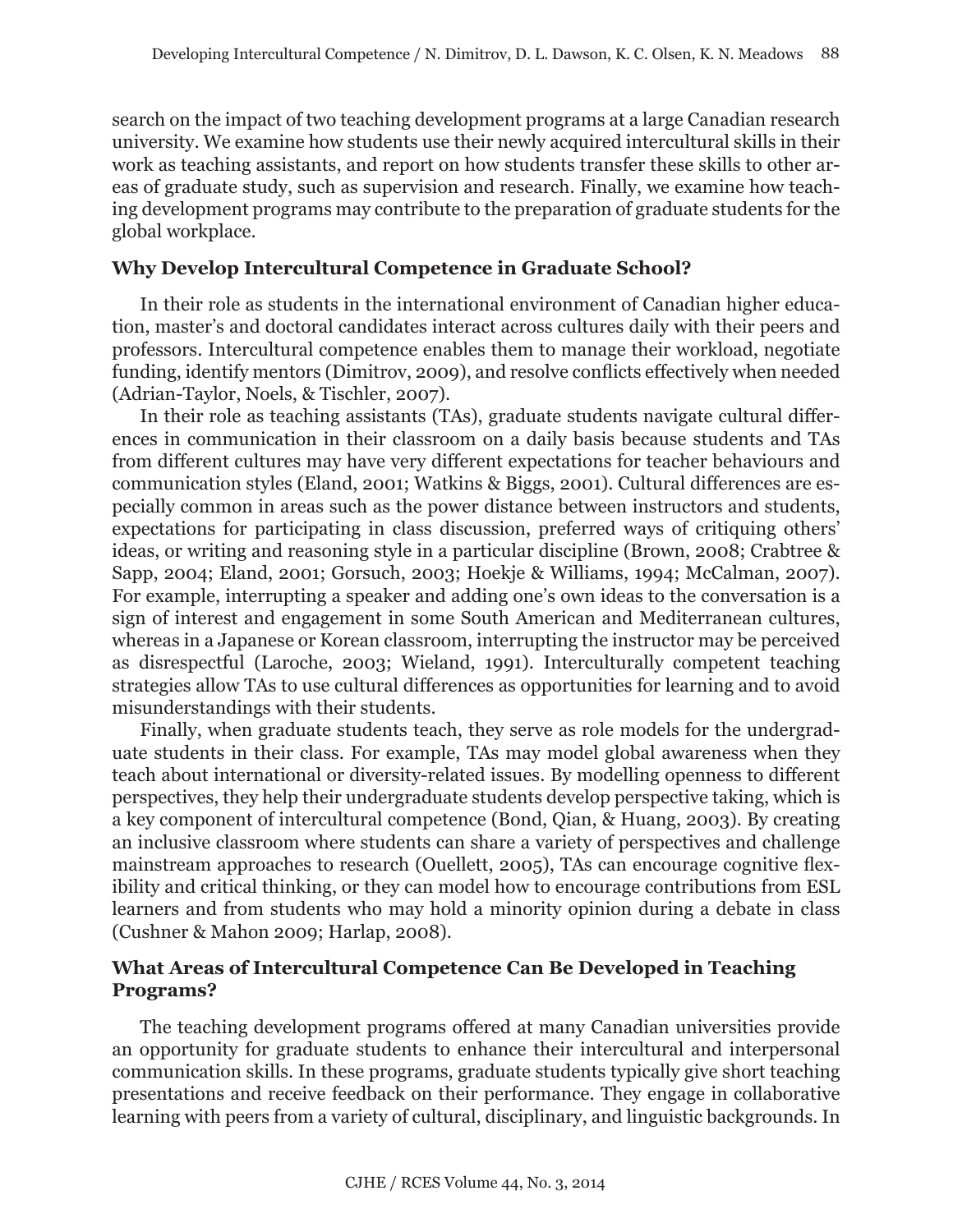teaching development programs that include intercultural communication components, graduate students may develop a form of *intercultural teaching competence* (Dimitrov, 2013) through these learning activities.

*Intercultural teaching competence (ITC)* is the ability of instructors to interact with students in a way that supports the learning of students who are linguistically and culturally different from the instructor or from each other and that is effective and appropriate in the context of teaching (Fantini, 2009). ITC includes the ability to communicate with minimal loss or distortion (Fantini, 2009), meaning that students receive and understand the messages and meaning that the instructor intends to communicate to them. It is a set of skills that allows TAs to establish meaningful relationships with students, peers, and faculty and enables TAs and their students to work together to achieve common learning goals (Fantini 2009; Spitzberg & Chagnon, 2009). ITC enables TAs to bridge cultural and linguistic differences in the classroom as well as to communicate successfully across disciplinary cultures (Dimitrov, 2012).

The ITC concept was developed by combining existing concepts from two distinct research literatures. ITC combines elements of intercultural competence models (Chagnon, 2009; Deardorff, 2006) and work in the intercultural communication literature on interculturally competent teaching (Bennett, 2011; Deardorff, 2009) with research in the fields of educational development and educational psychology on effective teacher behaviours (Brookfield 1995; Murray, 1997), teaching assistant competencies (Shannon, Twale, & Moore, 1998; Smith, 2001), and inclusive teaching (Ouellett, 2005).

ITC is similar to general intercultural competence in the sense that it has attitudinal components (e.g., tolerance for ambiguity, openness to difference) as well as knowledge components (e.g., knowledge of cultural differences in classroom interactions) and behavioural components (e.g., the ability to use culturally appropriate feedback strategies; Deardorff, 2006). ITC goes beyond general intercultural competence models in that it identifies specific teacher skills, behaviours, and teaching approaches that facilitate learning in the context of the culturally diverse classroom. The existing literature on interculturally competent teaching has focused primarily on social science classrooms (Deardorff, 2009) where instructors facilitate discussions about identity involving topics such as race, privilege, class, and equity (e.g., in history, sociology, or political science courses). In this article, we examine ITC across all disciplines and also explore the skills that TAs need in diverse labs, tutorials, and classrooms in engineering, science, medical sciences, and other disciplines outside the social sciences.

Based on the synthesis of the two research literatures above, the skills of an interculturally competent teacher include the ability to:

- **1. Model and encourage perspective taking** in their classroom. For example, recognize when students approach global issues from monocultural/ethnocentric perspectives, and encourage students to consider the same issue from a variety of perspectives by asking questions and expressing a diversity of opinions in class (Bennett & Bennett 2004; Bond, Qian, & Huang, 2003).
- **2. Model and encourage non-judgemental approaches** to discussing cultural, social, or other types of difference. For example, encourage students to first *describe* and *interpret* cultural differences in gender roles or health-care practices before *evaluating* them (Bennett, 2011; Harlap, 2008).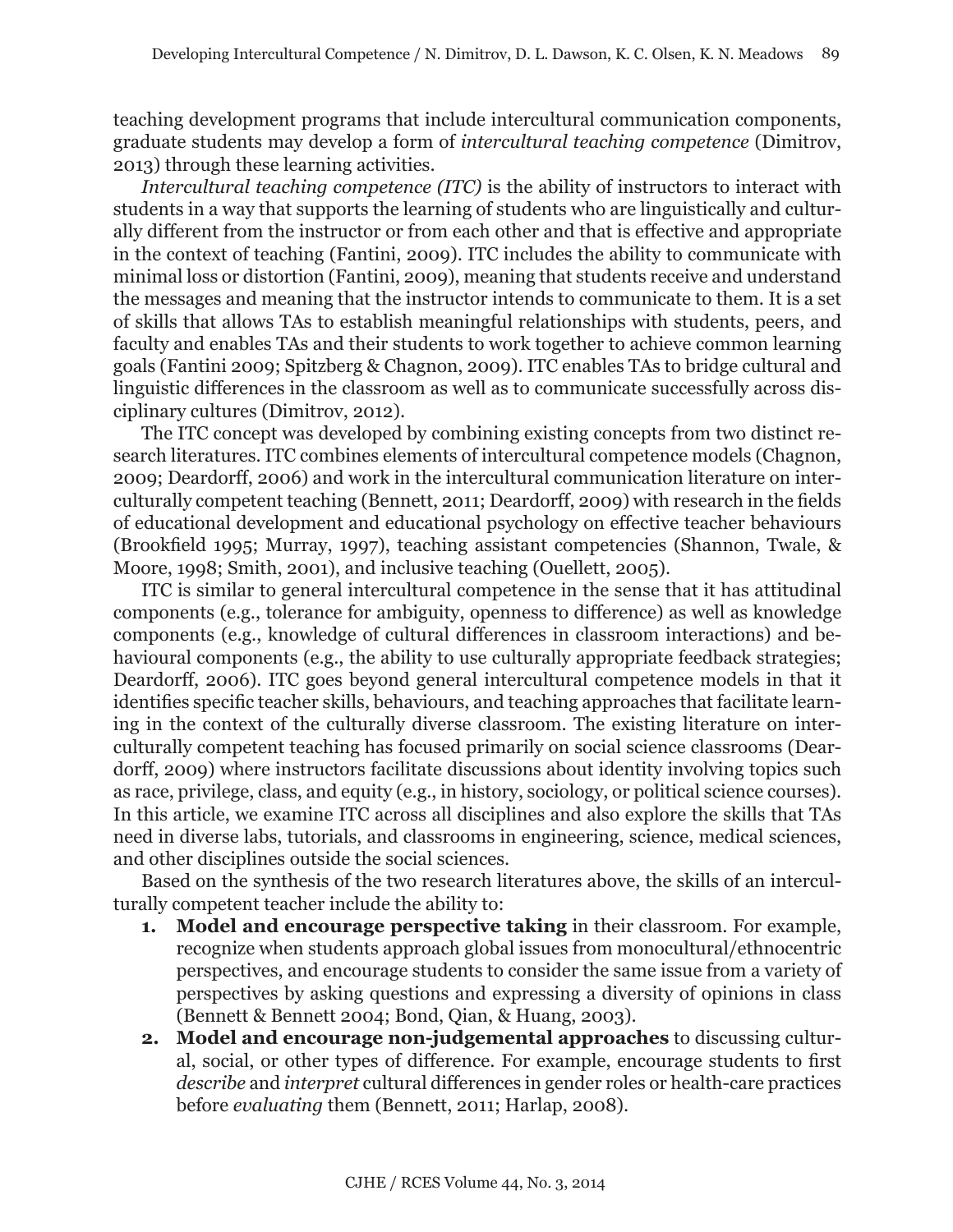- **3. Facilitate discussion among students with a variety of communication styles.** For example, recognize differences in turn taking; manage interruptions; and perceive and comprehend high-context and low-context, as well as circular and linear contributions from students (Hall, 1986; Wieland, 1991).
- **4. Create an inclusive learning environment that recognizes the barriers students face in participating.** For example, in some students' home cultures, women may only speak when the men are finished talking, or students only contribute when they are called upon to do so (Eland, 2001).
- **5. Expect and accept difference, and appreciate differences in the relationships between teachers and learners across cultures.** Such differences may include: differing expectations regarding the amount of power distance between teachers and students; or differing expectations with respect to learner initiative (Cryer & Okorocha, 1999; Dimitrov, 2009), as well as differences in students' orientation to rules and rule following (Nisbett, 2004).
- **6. Provide feedback across cultures in a variety of ways.** Effective facilitators adjust their feedback style to the needs of learners and recognize the way feedback is offered and received in the learners' cultures or learning styles (Laroche, 2003).
- **7. Tailor messages to audiences with different levels of linguistic ability** and limit the use of jargon and colloquialisms that may interfere with a given audience's understanding (Cushner & Mahon, 2009).
- **8. Explain unspoken assumptions of one's own culture and discipline** to students from different cultural backgrounds, and mentor them during their transition to Canadian academia. For example, articulate the value of academic integrity and highlight cultural differences in citation and referencing, or create assignments that take into account the discomfort that students from Confucian educational cultures experience when asked to critique the ideas of others (Watkins & Biggs, 1999).
- **9. Design assessments that recognize and validate** cultural differences in writing and communication styles, such as the use of inductive or deductive logic and circular rather than linear reasoning in student essays (Eland, 2001; Fox, 1994).
- **10. Model tolerance for ambiguity** when students with a variety of learning and communication styles contribute to class discussions, and help learners deal with uncertainty. For example, rephrase circular contributions for linear learners, demonstrate patience with longer or high-context comments in class, and validate student responses (Bennett, 2011; Paige, 1993, 1996).
- **11. Identify risk factors for particular types of learners**. Examples of risk factors are loss of face, loss of group identity, conflict avoidance, and risk of self-disclosure related to culture, religion, sexual orientation, and socio-economic background (Bennett, 2011; Paige, 1993).
- **12. Create opportunities for interaction among learners** that allow them to learn from each other, share different perspectives, and share the wealth of cultural knowledge they bring to class (Arkoudis et al., 2013).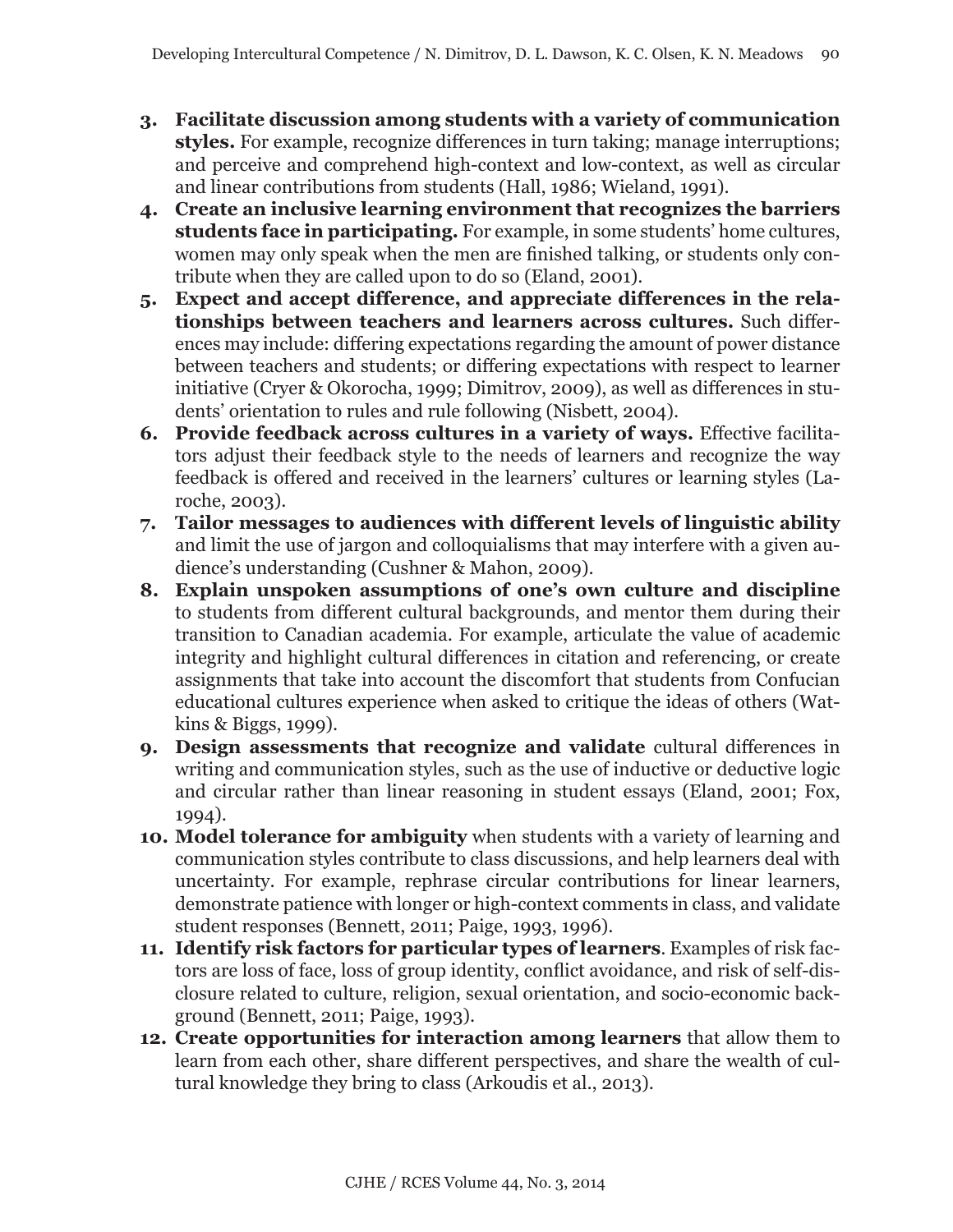**13. Develop an awareness of one's own culture and cultural identity**, how these are perceived by cultural others, and how they influence cross-cultural interactions—for example, the potential influence of a perceptual lens created by one's sexual orientation, race/whiteness, privileged socio-economic status, or ability to speak a dominant language (Harlap, 2008).

There is significant overlap between the best practices of reflective educators who use learner-centered teaching approaches (Brookfield, 1995; McAlpine & Weston, 2000) and the best practices of interculturally competent teachers who model perspective taking, seek feedback, and revise their instructional approaches to meet student needs (Bennett, 2011; Deardorff, 2009; Paige, 1996). This overlap is one of the main reasons that teaching programs provide a wonderful opportunity for developing the intercultural competencies of graduate students. Teaching programs also allow graduate students to become part of a diverse community of instructors. The proportion of international students participating in teaching programs is very high (Boman, 2013), giving participants an opportunity to form lasting professional relationships with peers across cultures.

The facilitation skills that TAs acquire as part of teaching development programs are also highly transferable. Giving feedback across cultures, clarifying expectations, and being mindful about others' need to save face are skills that they can use when they conduct collaborative research, take on a leadership role, supervise junior colleagues, or present their work at international conferences.

It is important to emphasize here that teaching practices that promote interaction in diverse classrooms also improve learning for all. Thus, ITC is a developmental goal for all university teachers, not only for international TAs or domestic TAs teaching international students (Cooley, Dunn, & Kirova, 2005). The teaching strategies that benefit ESL learners, such as providing clear outlines for class, defining key concepts, or encouraging peer learning, also benefit students with a variety of learning styles and learning disabilities, or students who are new to the discipline or new to disciplinary discourse.

# **How Do Graduate Students Apply Their Intercultural Skills in the Classroom?**

In 2011–2013, we conducted research on the impact of two teaching development programs at a large Canadian research university (Dawson, Dimitrov, Meadows, & Olsen, 2013). The purpose of this larger research study was to determine whether or not a TA development program enhanced with substantive intercultural communication components may help improve the teaching skills of international teaching assistants (ITAs) more than a general TA development program. For the larger project, we used a combination of qualitative and quantitative measures to compare the impact of the programs on participants' teaching self-efficacy, communication apprehension, and teaching practice (see Dawson et.al., 2013 for further information). The focus of the current article is *not* on comparing the two programs, but on determining the opportunities that these programs provide for the development of intercultural competence. Our research questions are:

- 1. What intercultural skills do graduate students learn in teaching development programs?
- 2. How do graduate students apply these skills in their teaching after the programs?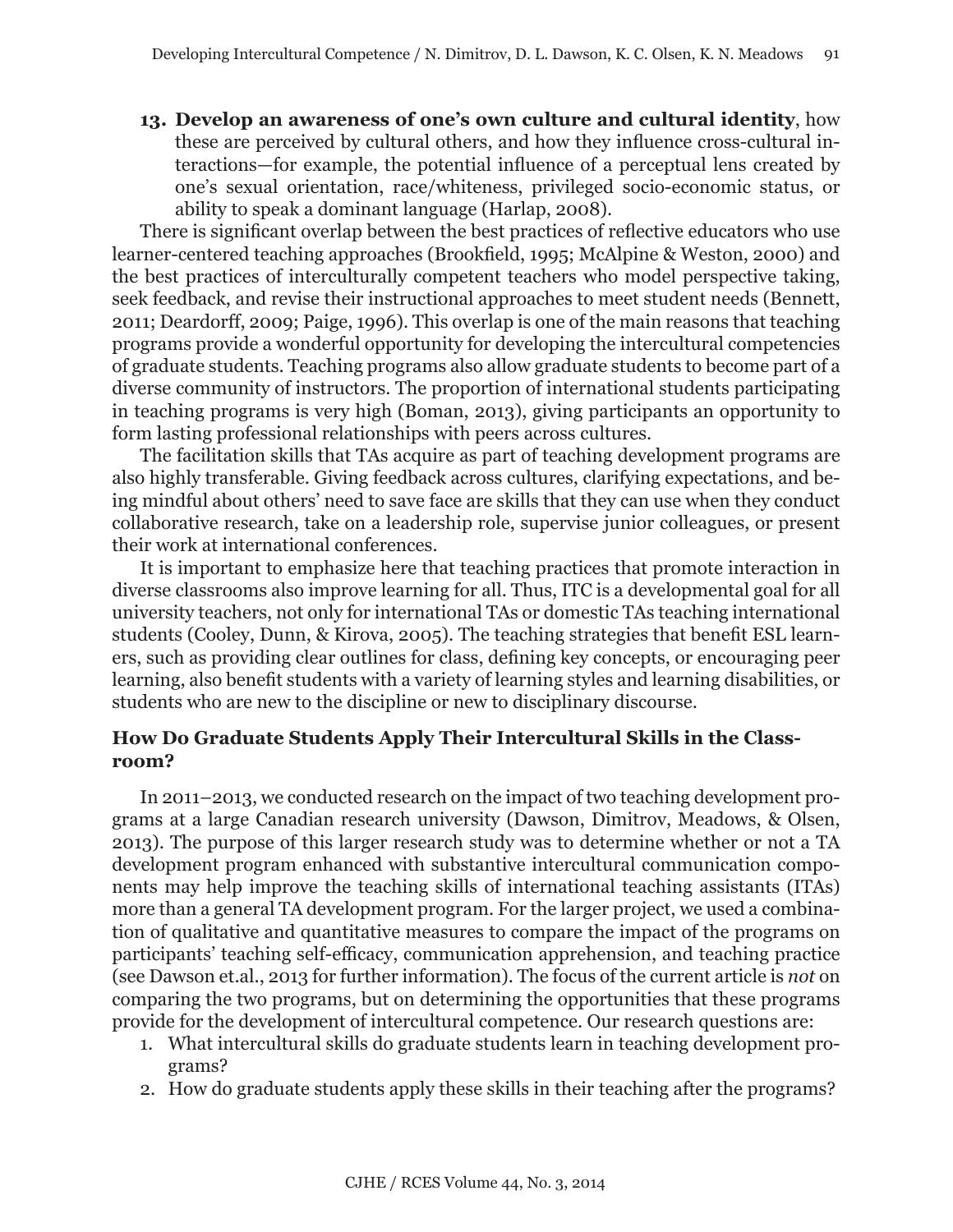#### **Programs Studied**

The graduate students who participated in the research had completed one of two programs: the Teaching Assistant Training Program or the Teaching in the Canadian Classroom program. Both programs include some instruction on cultural differences in communication styles, but to varying extents. Both programs are 20-hour, intensive TA training workshops that include video recorded microteaching sessions. During microteaching, participants receive feedback on two separate 10-minute lessons that they facilitate in a simulated classroom (i.e., graduate student peers play the roles of students/learners).

The *Teaching Assistant Training Program (TATP)* is a general program offered to all graduate students, although 50% of the participants tend to be international graduate students. The goal of TATP is to introduce new graduate students to teaching at the university level and help them become familiar with the basics of course design, marking strategies, facilitating class discussions, and active learning. The intercultural component in this program is a two-hour video case study on teaching in the intercultural classroom.

The *Teaching in the Canadian Classroom program (TCC)* is a workshop designed solely for international teaching assistants. The goal of TCC is similar to TATP, but a discussion of culture and communication in the classroom provides the framework for the course and is infused in all of its learning activities. TCC includes the same two-hour video case study as TATP; in addition, participants discuss cultural differences in communication styles, feedback styles, and expectations for teacher and student behaviour throughout the workshop.

#### **Method**

Focus group interviews were conducted four to seven months after each workshop. The research was approved by the university's Research Ethics Board. Participation in the research was voluntary, and none of the researchers were involved in direct instruction in the programs under study at the time of data collection. Participants were invited to indicate their willingness to participate in focus group interviews when they completed a survey for the larger research project (Dawson et al., 2013).

Group interviews ranged from 45 minutes to one hour and involved three to five participants, a researcher, and a research assistant. After reading the consent form and filling out a demographic questionnaire, participants answered four interview questions about (1) their motivation for enrolling in the program, (2) the most beneficial aspects of participation in the program, (3) key pieces of learning, and (3) examples of how they applied the concepts or strategies learned in the program. The interview guide included a series of probes and clarification questions to maintain consistency in questioning across groups.

#### **Participants**

The focus group interviews involved 24 participants (12 female, 12 male; mean age 26; 12 master's students, 12 doctoral students; 14 TATP, 10 TCC). The groups included four Canadian and 20 international students. For the international students, the length of time spent in Canada ranged from six months to 10 years (average one to three years). The most frequently represented cultures included Iran, China, and Pakistan, as well as several Latin American and Eastern European cultures. The four Canadian students were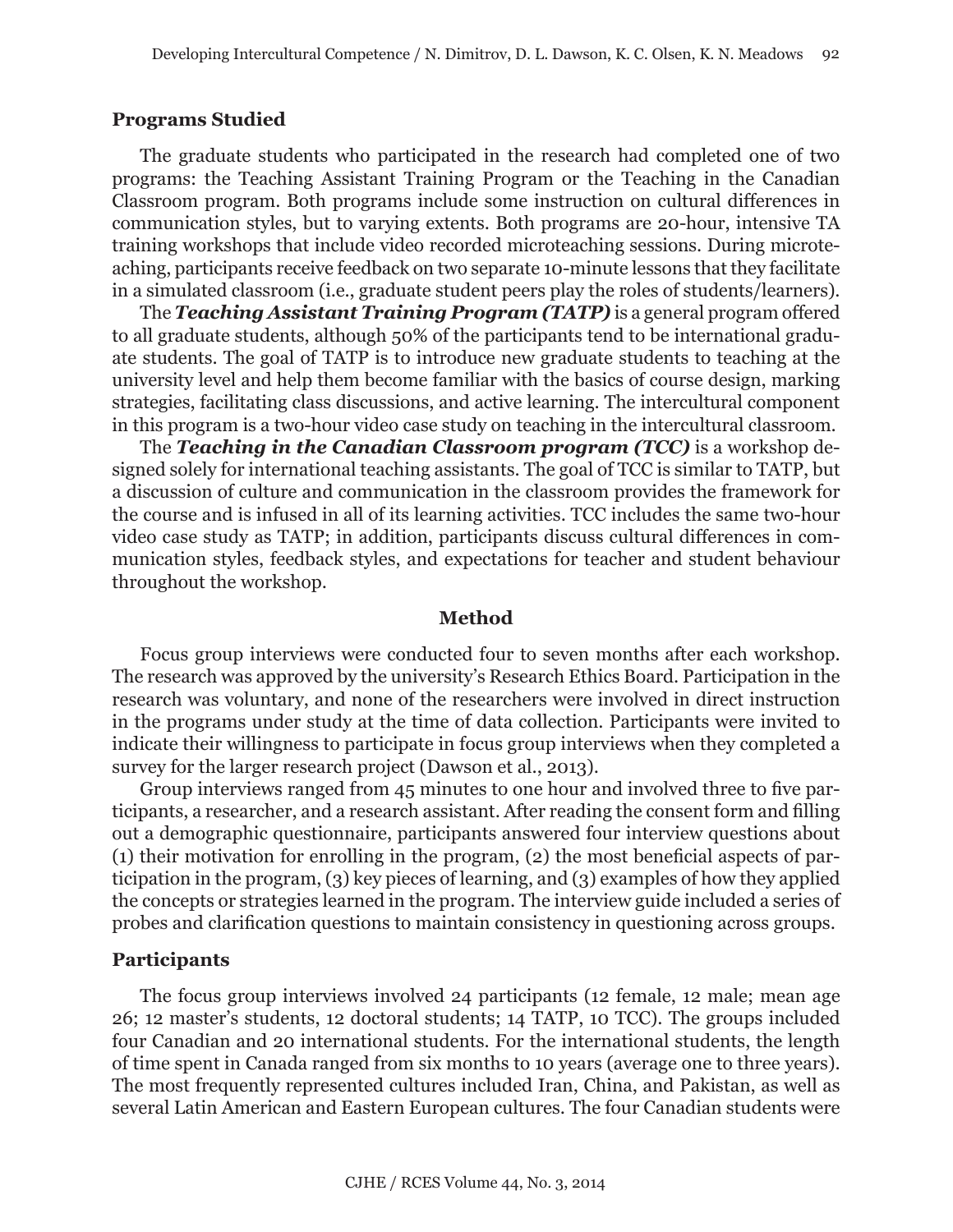born and raised in Canada (three English speakers, one French speaker). The disciplines of participants included arts and humanities, education, engineering, health sciences, medicine, natural sciences, and social science.

## **Data Analysis**

The interviews were audiorecorded and partially transcribed, then coded using a theme analysis approach (Miles & Huberman, 1994). During coding, key themes related to the research questions were identified, such as concrete examples of skills learned (e.g., ability to use student engagement techniques, ability to rephrase student questions) and examples of how participants' knowledge of cultural differences influenced their interactions with students in class (e.g., they used low-context messages or withheld judgement when students used very informal communication styles). After the first round of coding, similar themes were grouped into larger categories (Strauss & Corbin, 1990). Exact quotes representing each frequently occurring theme were then fully transcribed based on the audio recordings. To ensure participant anonymity, participants' quotes are identified only by their faculty, the degree type, and the program they attended; information concerning their home countries and departments has been removed.

#### **Results**

In the focus group interviews, the graduate students provided many examples of intercultural teaching competence in their daily interactions with their students. First, all participants demonstrated a greater awareness of their own cultural identity and the cultural assumptions they brought with them to classroom interaction. Second, they demonstrated an ability to reflect on intercultural interactions with their students and choose culturally appropriate communication strategies during challenging interpersonal situations. Finally, they not only applied intercultural competence in the classroom, but also transferred their new knowledge of intercultural communication concepts to their interactions with faculty, graduate student peers, and university staff. The results described below were equally likely to occur among Canadian and international participants. The examples of intercultural teaching competence that participants cited were clustered around three main themes

# **(1) Expecting Difference (Maps Onto ITC Components 2, 5, 10)**

First, an important attitudinal change resulted from the programs, in that graduate students came to *expect cultural and disciplinary differences* in new situations and *withheld judgement* until they understood the intentions of those with whom they were interacting. This change was cited by both international and Canadian participants, although the examples cited by Canadian participants focused more frequently on disciplinary differences, whereas those cited by international participants focused more frequently on cultural differences.

 For example, the course helped graduate students understand that there are "many different ways of doing things, not just one standard" or that "what is rude in my home culture is not rude in Canada*.*" They talked about expecting differences in levels of participation in class discussions, depending on an undergraduate student's learning style,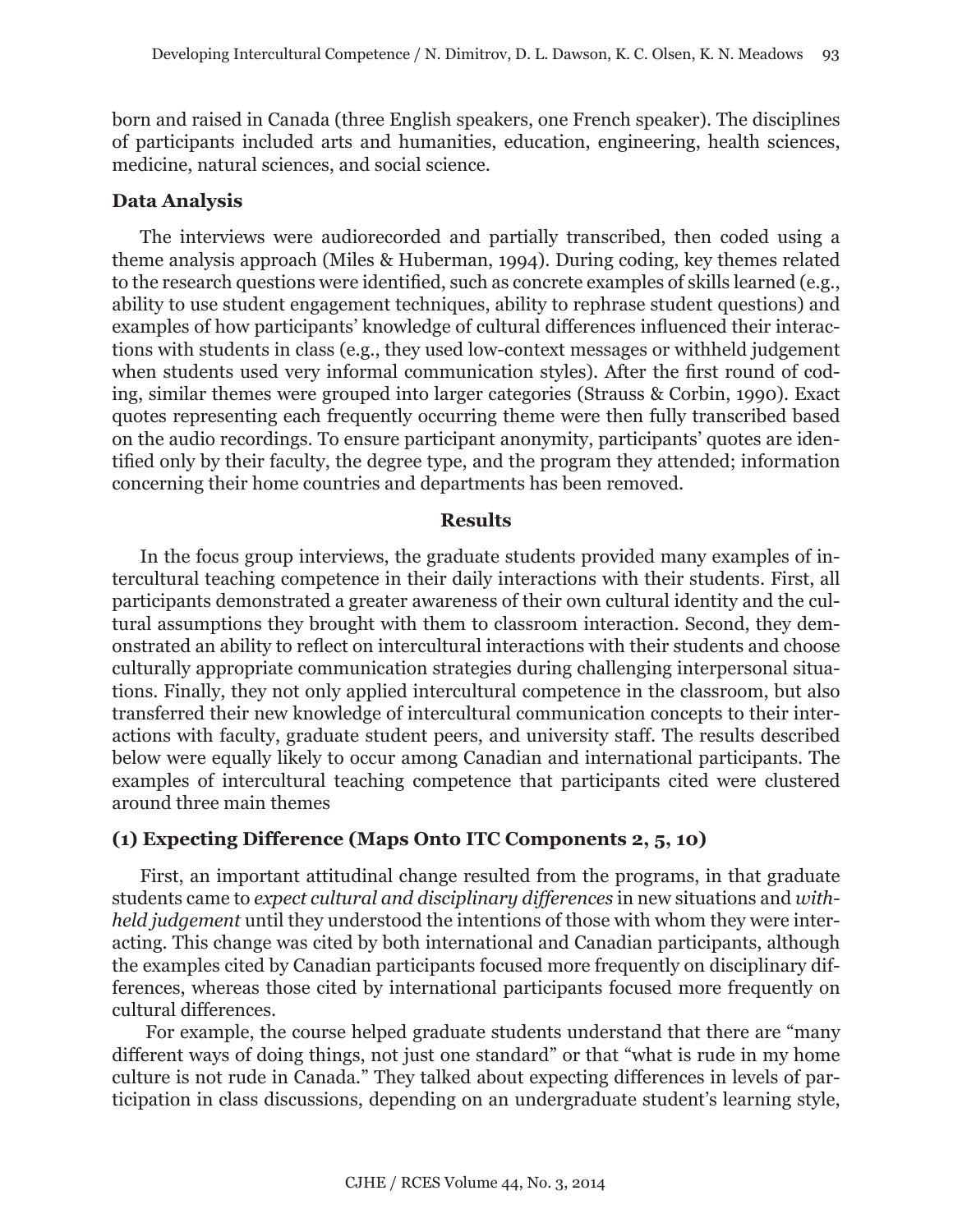cultural background, or personality. An engineering student said that the course helped him "not to overreact to students with different communication styles," and that he "realized that he has to be cautious" in order not to be misunderstood by students. A student in social science described the key skills he learned in the course as "being mindful of student needs when teaching international students who come from different educational paradigms." Others explained that after watching their fellow graduate students from different disciplines teach during the workshop, they realized that there are differences in the expectations of students from other faculties.

It was interesting to listen to science-based TAs discuss grading and see how different it is from social science. So, this will be helpful to me in the future when I teach science students, and if they ask me about why they got a 75, I will be able to explain to them how we mark papers in social science and how it is different from science. (social science, doctoral student, TATP)

Expecting difference was a point of new learning for half of the focus group participants, while the other half arrived in the class with a basic understanding of cultural differences and decided to participate "in order not to accidentally insult students," or to "see the environment of teaching in the Canadian classroom." The key piece of learning for one participant was that the Canadian classroom is multicultural, and a diversity of views and expectations will be the norm, while another reflected on the need to "adapt [herself] to the diversity of students in the classroom, not just to Canadians."

The cognitive flexibility and tolerance for ambiguity that accompanies expectations of difference also enabled graduate students to be less afraid of making mistakes, to be more willing to ask for clarification, and to seek feedback from their students or professors to make sure that their message was received by the listeners as intended.

# **(2) Applying Intercultural Competence in Interpersonal Interaction (Maps Onto ITC Components 5, 6, 7, 10)**

Participants applied the knowledge of cultural differences in non-verbal and verbal communication to their interpersonal interactions with students and faculty. TCC students were especially reflective about their interactions and talked about carefully choosing their communication strategies in challenging situations, such as when setting boundaries with students or responding to student concerns and grade complaints. When navigating difficult conversations, they were careful to use non-threatening, gender-sensitive, collaborative, and lower power distance language. They applied active listening skills and felt more prepared to respond to student complaints. For example, an engineering TA in TCC described meeting with students who were upset about their grades:

So one thing that helped was... the listening part, showing them that you understand the needs of the student and their perspective. And when I was explaining my perspective, I was trying to make sure that my tone is very soft.

In addition, all participants reflected on cultural differences in power distance or levels of informality before speaking with students and faculty. Others noticed cultural differences in fairness and noted that in their home culture, professors had "favourites" in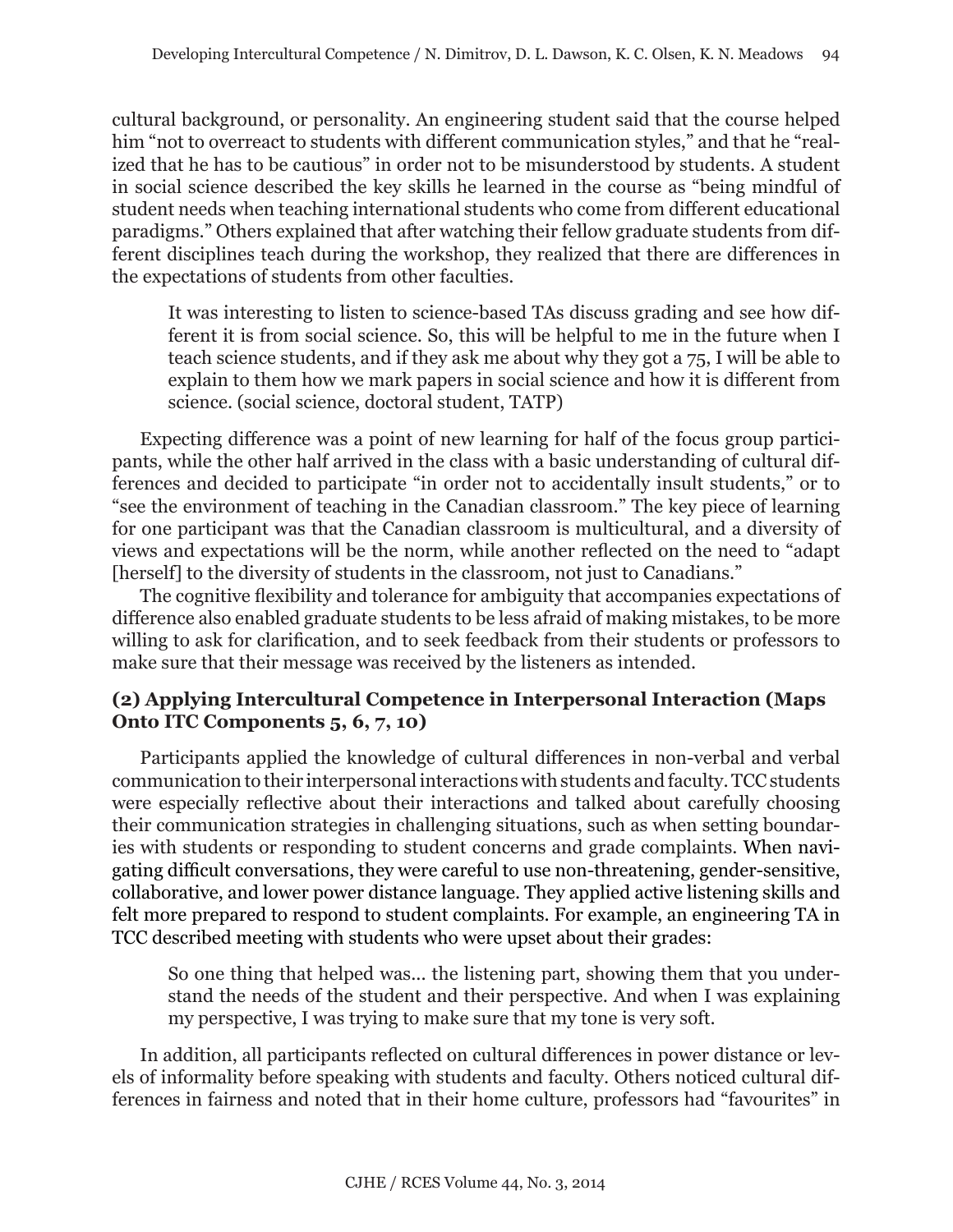class, whereas in Canadian culture, treating all students equally is important, so they were careful to be fair in supporting and marking student work.

 Participants also became aware of cultural differences in non-verbal communication and started to notice when their students used body language to communicate disagreement, interest, or uncertainty in class. A Canadian TA explained that after learning about the role of longer silences in encouraging reflection in some cultures, he did not feel the need to jump in to break the silence every time there was a pause in the conversation among international students in his class. An international TA said she worked on smiling more frequently in order to appear approachable and build rapport with her class. Many of the participants talked about becoming more aware of students' need for saving face.

The cultural dimension most frequently identified by participants as the key piece of learning from the course was the difference between high- and low-context cultures (Hall, 1986). Understanding differences between the responsibilities of the speaker and the listener helped graduate students realize they may under-explain or over-explain concepts. As a result, they adjusted their presentation style, worked to find out how much context/ background knowledge their listeners had, checked for understanding, and defined new terms. "I learned that Canadian culture is low-context, so I must explain everything to students," said a master's student in science. Several participants realized that they assumed a lot of background knowledge in their students and gave high-context presentations when they arrived in Canada, but after the course, they consciously revised their approach and started the semester with low-context lessons that included more details and definitions to build a shared context or knowledge base in their classes.

Before the training, I was just assuming that my students had the background knowledge, and I have come to realize that they all didn't because they are interdisciplinary. This has helped me to make my presentations more connected to common languages... it taught me how to read the audience and to realize when my students do not understand the content of the lesson. (health sciences, doctoral student, TATP)

[The difference between high- and low-context cultures] was a really great suggestion... that you can't use high-context information in every setup. If you are at a conference, as long as you are on the same page, all of you are on the same level in fact, low-context would be an inappropriate way of speaking. But if you are in a classroom, and that classroom is new for you and you are new for the audience, then go low-context until you get the feel of the class. (medical sciences, doctoral student, TCC)

Several participants talked about becoming more reflective about the potential impact of communication styles as a result of learning about this cultural dimension. They started to notice high- and low-context approaches in presentations by faculty members in their department and noted the way the two styles sometimes caused misunderstandings. They also reflected on how they could approach these difficult situations better and use their knowledge of communication styles to prevent misunderstandings from happening.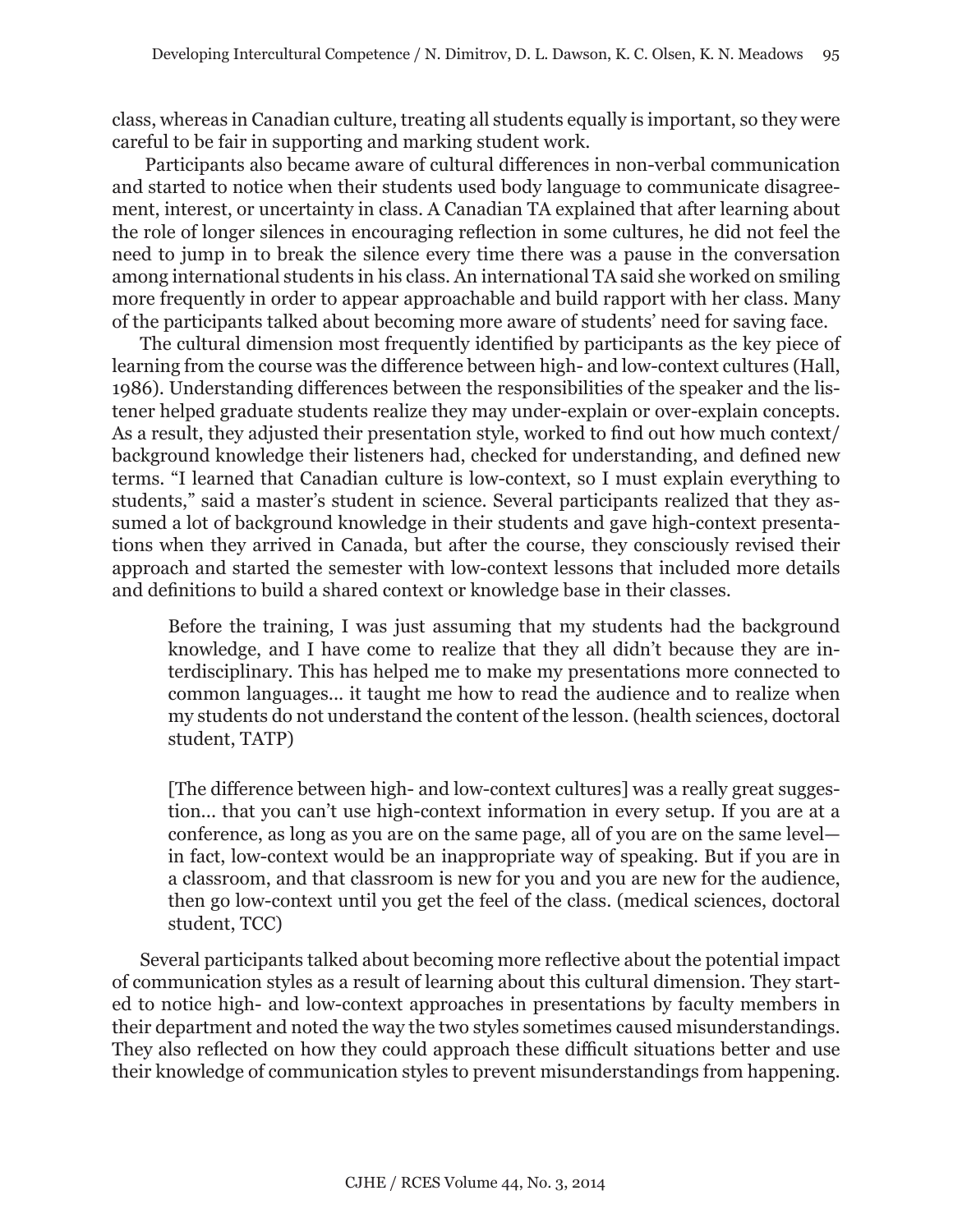# **(3) Applying Presentation Skills Across Disciplines (Maps Onto ITC Components 3, 5, 6, 7, 10)**

Learning about cultural differences in presentation styles (e.g., expectations for linear or circular reasoning, use of inductive or deductive logic, articulation of the thesis of a speech up front or at the end) enabled graduate students to give more effective research talks and teaching presentations and to engage their audiences more actively. They gained confidence during the microteaching sessions when they received positive feedback from peers. International graduate students worried less about their accents, partly because they realized that if their peers from around the world understood their speech in the workshop, they would be able to communicate with any audience. "The diversity of the group was helpful in realizing that the accent is not a drawback if you communicate the knowledge correctly," explained a master's student from science. "After microteaching three times, I felt very confident presenting my project in front of the department's professors. Eye contact really does wonders. I felt I was less nervous, and I was able to understand their questions after the presentation" (medical sciences, master's student, TCC). Participants emphasized the value of presenting to an interdisciplinary audience and having to define key concepts and articulate their assumptions to make their ideas accessible. They talked about slowing down their speech, repeating main points, making complex ideas simple, and using transition phrases to guide their listeners – all strategies that facilitate communication in a multicultural or multidisciplinary environment.

For the presentations in TCC, I had to pick a topic that was considered difficult in engineering and I had to teach it to non-engineers, who were in education or computer science. So, that was very interesting because in that case, you have to make sure that you teach the concept but you teach it in a way that they get it, even though they don't have the background. So, this actually helped me to present more complex things in a simple way, and that was very helpful for my engineering students, too. (engineering, master's student, TCC)

The experience of giving presentations in an interdisciplinary setting also helped graduate students learn how to read the audience and seek feedback during presentations, and it taught them the value of incorporating feedback to improve their work. After the program, they continued to apply these skills in their teaching, at conferences, and at job interviews.

#### **Discussion**

Participants in the programs under study demonstrated progress in the development of intercultural teaching competence in several ways. First, they developed an awareness and acceptance of cultural and disciplinary differences. Accepting cultural difference and recognizing the validity of different belief systems is a key stage in the development of intercultural competence (Bennett, 1993) and is identified as a fundamental cognitive shift that enables individuals to develop more advanced levels of intercultural maturity (King & Baxter-Magolda, 2005). Understanding the limits of one's knowledge and seeking information about expectations in a new culture is another important *attitudinal component* of intercultural competence (Spitzberg & Chagnon, 2009) that participants demonstrated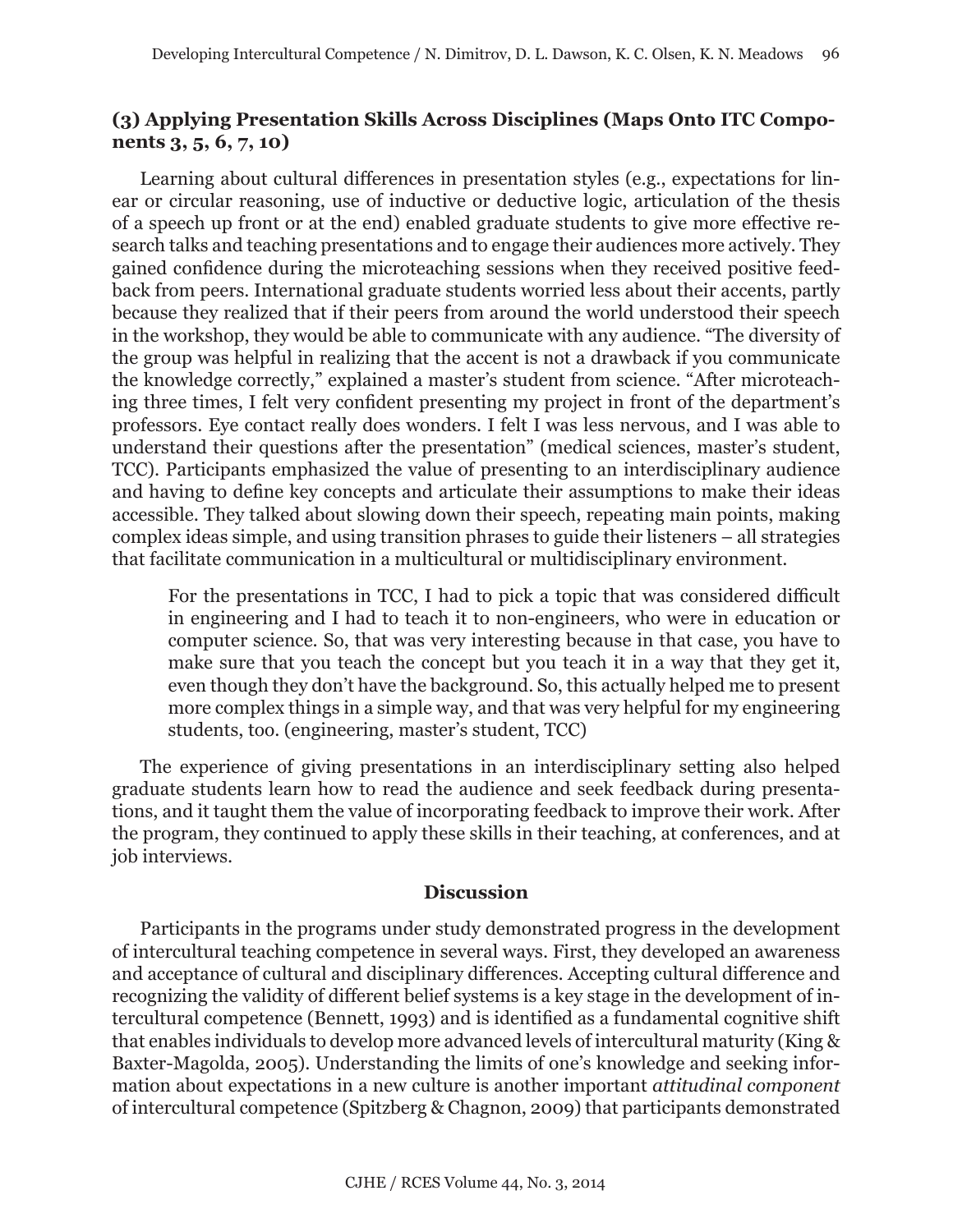in their teaching. Graduate students transferred the awareness of differences to contexts such as graduate supervision, where they asked questions to clarify their supervisors' expectations for conducting research and getting published or to avoid misunderstandings in everyday matters such as being on time for meetings.

Second, participants made significant gains in the *knowledge component* of ITC by demonstrating knowledge of cultural differences in communication styles, and by using intercultural communication strategies to bridge these differences. They also became more aware of the communication patterns that characterized their own culture and were able to reflect on how these patterns may influence their interactions with others.

The combination of these two areas—an attitude of openness and knowledge about their own culture as well as other cultures—allowed graduate students to approach new interactions with an informed frame of reference, also referred to in the literature as cultural empathy or a multicultural worldview (Spitzberg & Chagnon, 2009). This informed frame of reference enabled students to choose effective and culturally appropriate communication strategies in a variety of teaching, interpersonal, and public-speaking situations (Deardorff, 2006). Communicating along the high–low context continuum effectively, for example, required tolerance for ambiguity and cognitive flexibility, as well as an understanding of this cultural dimension itself.

The competencies that participants gained in the program contributed to their success in areas of academic life beyond teaching, such as in their own course work (especially in interdisciplinary courses), and in giving conference presentations, interacting with faculty members from diverse backgrounds, and working with post-doctoral fellows from different cultures in their labs. It is important to note here that during the focus group interviews, no specific question was asked about the application of intercultural skills outside the classroom, yet in each focus group, participants *volunteered* many examples of how the programs improved their ability to interact across cultures in general.

#### **Conclusions**

When they enter the workplace, graduate students are often identified as potential leaders, given their training in areas such as project management and leading teams. However, to be successful, leaders in a diverse workplace specifically need to acquire intercultural skills and knowledge (Chuang, 2013). This all suggests that to be able to communicate effectively across cultures, it is essential that graduate students receive specific training in this area.

The research suggests that graduate students who have had an opportunity to reflect consciously on their intercultural skills, receive feedback on those skills, and develop a foundation of intercultural knowledge will be better prepared to take on leadership roles in diverse groups. They will be better prepared to mentor junior researchers in their labs, manage complex projects that require tolerance for ambiguity, and communicate their ideas clearly to a variety of audiences (e.g., granting bodies, community organizations, or business clients; House, Hangles, Javidan, Dorfman, & Gupta, 2004).

The transferable skills that participants developed in teaching programs also match a number of the skills that the Canadian Association of Graduate Studies (2008) has identified as necessary for new researchers in a global society, and that the Conference Board of Canada (2013) has identified as employability and innovation skills. Specifically, par-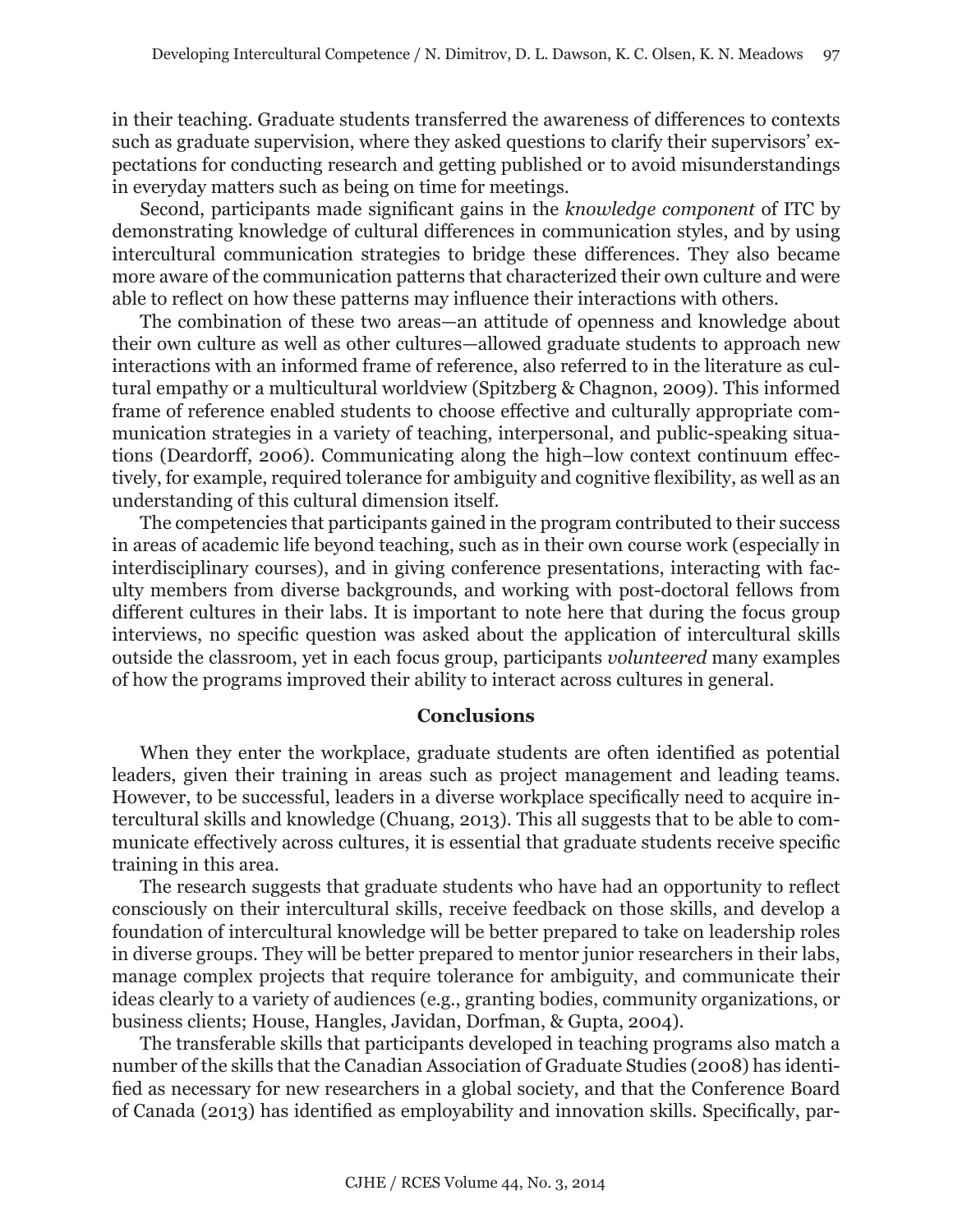ticipants in the two programs developed key skills such as "openness to uncertainty," "the ability to accept and incorporate feedback," "the ability to recognize and respect people's diversity, individual differences, and perspectives," the "ability to question and challenge the way one operates," "openness to new ideas and different ways of doing things," and the ability to "build and maintain relationships inside and outside one's organization, and with people from diverse backgrounds."

As Carr (2012) suggests, given our increasingly globalized workplace, these are skills all graduate students need to develop to be effective employees and effective leaders in their field. Furthermore, he argues that our technological communication skills have evolved to the point where the knowledge and research networks our graduate students come in contact with are likely to be spread across the globe. These students have also become increasingly globally mobile, moving from country to country as part of their education. Even within Canada, students are going to encounter a highly globalized workforce upon graduation. Statistics Canada (2008) found that the population reported over 200 different ethnic origins in the 2006 census. The 2014 *Jobs Report* on the Canadian labour market suggests that "immigrants now account for 22 per cent of the working-age (25 to 64 years old) Canadian population... immigrants continue to be over-represented among Canadian university degree holders, accounting for about a third of all university degree holders and 60 per cent of all engineering degree holders" (Department of Finance Canada, 2014, p. 39).

Teaching development programs enhanced with intercultural communication components therefore allow graduate students to develop a highly transferable set of interpersonal and facilitation skills that are sought by employers both in academia and in industry settings. As faculty supervisors and educational developers encourage graduate students to participate in these programs, they need to help graduate students reflect on the competencies they have gained in training programs and articulate them to potential employers after graduation.

## **References**

Adler, N. (2008). *International dimensions of organizational behavior* (5th ed.). Mason, OH: Thompson South-Western.

Adrian-Taylor, S. R., Noels, K. A., & Tischler, K. (2007). Conflict between international graduate students and faculty supervisors: Toward effective conflict prevention and management strategies. *Journal of Studies in International Education, 11*(1), 90–117.

Arkoudis, S., Watty, K., Baik, C., Yu, X., Borland, H., Chang, S., Lang, I., Lang, J., & Pearce, A. (2013). Finding common ground: Enhancing interaction between domestic and international students in higher education. *Teaching in Higher Education, 18*(3), 222–235.

Bennett, M.J. (1993). Towards ethnocentrism: A developmental model of intercultural sensitivity. In R.M. Paige (Ed.), *Education for the Intercultural Experience* (pp. 21-71). Yarmouth, ME: Intercultural Press.

Bennett, J. M. (2011, February).*Developing intercultural competence for international education faculty and staff.* Paper presented at the Association of International Education Administrators Conference, San Francisco, CA. Retrieved from http://www.intercultural. org/documents/competence\_handouts.pdf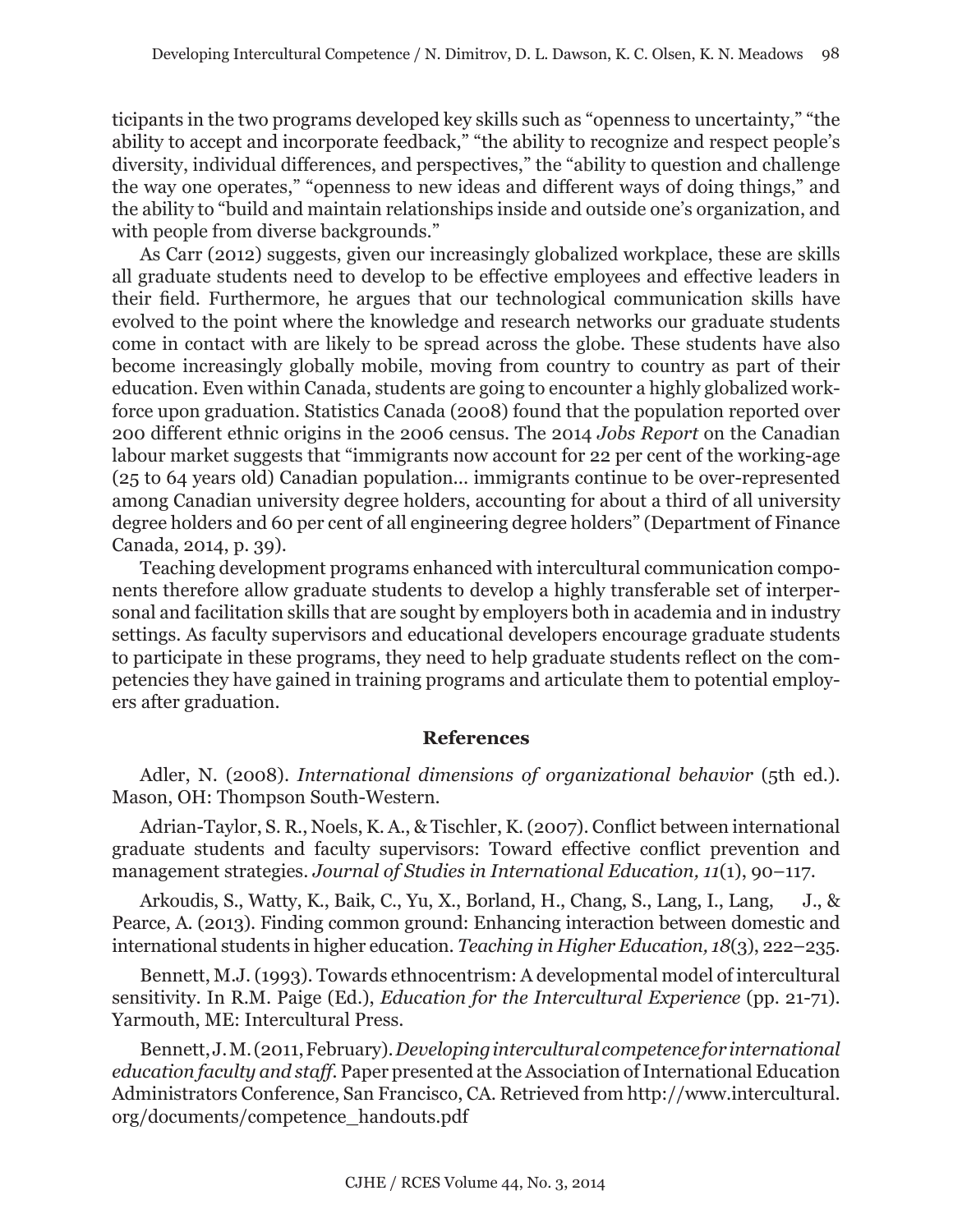Bennett, J. M., & Bennett, M. J. (2004). Developing intercultural sensitivity: An integrative approach to global and domestic diversity. In D. Landis, J. M. Bennett, & M. J. Bennett (Eds.), *Handbook of intercultural training* (3rd ed., pp. 147–165). Thousand Oaks, CA: SAGE.

Benninghoff, M., & Sormani, P. (2008). Culture in interaction: Academic identities in laboratory work. In J. Välimaa & O.H. Ylijoki (Eds.), *Cultural perspectives on higher education* (pp. 109–127). New York, NY: Springer.

Boman, J. (2013). Graduate student teaching development: Evaluating the effectiveness of training in relation to graduate student characteristics. *Canadian Journal of Higher Education, 43*(1), 100–114.

Bond, S., Qian, J., & Huang, J. (2003). The role of faculty in internationalizing the undergraduate curriculum and classroom experience. *CBIE Research, 8*, 1–19.

Brookfield, S. D. (1995). *Becoming a critically reflective teacher*. San Francisco, CA: Jossey-Bass.

Brown, L. (2008). Language and anxiety: An ethnographic study of international postgraduate students. *Evaluation and Research in Education*, *21*(2), 75–95.

Canadian Association of Graduate Studies. (2008). *Professional skills development for graduate students*. Retrieved from http://www.cags.ca/documents/publications/ working/Prof%20Skills%20Dev%20for%20Grad%20Stud%20%20Final%2008%20 11%2005.pdf

Carr, G. (2012, October 26). Graduate students need preparation for life outside the university. *The Globe and Mail*. Retrieved from http://www.theglobeandmail. com/news/national/graduate-students-need-preparation-for-life-outside-university/ article4699319/

Chuang, S. F. (2013). Essential skills for leadership effectiveness in diverse workplace development. *Online Journal for Workforce Education and Development*, (6)1. Retrieved from http://opensiuc.lib.siu.edu/cgi/viewcontent.cgi?article=1133&context=ojwed

Conference Board of Canada. (2013). *Innovation skills profile 2.0: The skills, attitudes, and behaviours you need to contribute to innovation in the workplace*. Retrieved from http://www.conferenceboard.ca/Libraries/PUBLIC\_PDFS/InnovationSkillsProfile.sflb

Cooley, M., Dunn, W., & Kirova, A. (2005). Promoting the pursuit of intercultural competence among pre-service teachers. In J. Walrond-Patterson (Ed.), *One vision many voices: Submitted proceedings from the Cross-cultural/Anti-racism Education Conference* (pp. 51–57). Edmonton, AB: Faculty of Education, University of Alberta.

Crabtree, R. D., & Sapp, D. A. (2004). Your culture, my classroom, whose pedagogy? Negotiating effective teaching and learning in Brazil. *Journal of Studies in International Education*, *8*(1), 105–132.

Cryer, P., & Okorocha, E. (1999). Avoiding potential pitfalls in the supervision of NESB students. In Y. Ryan & O. Zuber-Skerritt (Eds.), *Supervising postgraduates from non-English speaking backgrounds* (pp. 110–118). Buckingham, UK: Open University Press.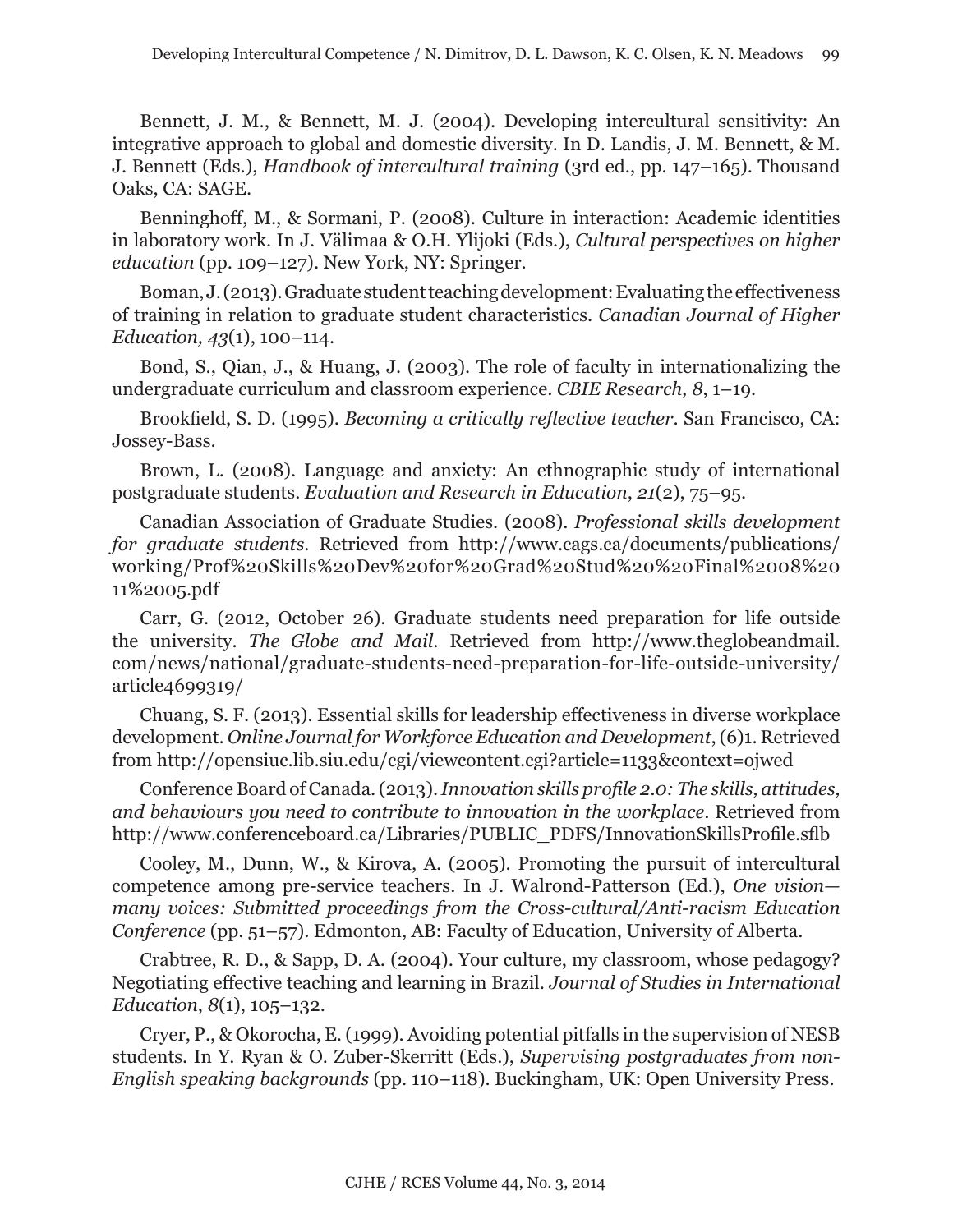Cushner, K., & Mahon, J. (2009). Developing the intercultural competence of educators and their students: Creating the blueprints. In D. Deardorff (Ed.), *The SAGE handbook of intercultural competence* (pp. 304–320). Thousand Oaks, CA: SAGE.

Dawson, D., Dimitrov, N., Meadows, K. N., & Olsen, K. (2013). *Bridging the gap: The impact of the "Teaching in the Canadian Classroom" program on the teaching effectiveness of international teaching assistants.* Toronto, ON: Higher Education Quality Council of Ontario. Retrieved from http://www.heqco.ca/SiteCollectionDocuments/ ITAs\_ENG.pdf

Deardorff, D. K. (2006). The identification and assessment of intercultural competence as a student outcome of internationalization at institutions of higher education in the United States. *Journal of Studies in International Education*, *10*(3), 241–266.

Deardorff, D. (2009). Exploring interculturally competent teaching in social sciences classrooms. *Enhancing Learning in the Social Sciences, 2*(1). Retrieved from http:// www.unc.edu/world/Vol2\_1\_Deardorff.pdf

Department of Finance Canada. (2014). *Jobs report: The state of the Canadian labour market* Retrieved from http://www.budget.gc.ca/2014/docs/jobs-emplois/pdf/ jobs-emplois-eng.pdf

Dimitrov, N. (2009). *The Western guide to mentoring graduate students across cultures.* London, ON: The University of Western Ontario. Retrieved from http://www. uwo.ca/tsc/resources/pdf/PG\_3\_MentoringAcrossCultures.pdf

Dimitrov, N. (2012). The development of disciplinary communication competence among teaching assistants: A research agenda. In G. Gorsuch (Ed.), *Working theories for teaching assistant development* (pp. 169–199). Stillwater, OK: New Forums Press.

Dimitrov, N. (2013, May). *Teaching without borders: Assessing the intercultural competence of teaching assistants*. Paper presented at the Teaching Graduate Students to Teach Conference, Vancouver, BC.

Eland, A. J. (2001). *The intersection of academics and culture: The academic experience of international graduate students* (Unpublished doctoral dissertation). University of Minnesota, Minneapolis.

Fantini, A. (2009). Assessing intercultural competence: Issues and tools. In D. K. Deardorff (Ed.), *The SAGE handbook of intercultural competence* (pp. 456–476)*.*  Thousand Oaks, CA: SAGE.

Fox, H. (1994). *Cultural issues in academic writing*. Urbana, IL: National Council of Teachers of English.

Gilbert, R., Balatti, J., Turner, P., & Whitehouse, H. (2004). The generic skills debate in research higher degrees. *Higher Education Research and Development, 23*(3), 375– 388.

Gorsuch, G. J. (2003). The educational cultures of international teaching assistants and U.S. universities. *TESL-EJ, 7*(3), 1–17.

Green, M. (2012, January). Global citizenship: What are we talking about and why does it matter? *Trends and Insights for International Education Leaders*. Retrieved from: http://globalhighered.files.wordpress.com/2012/03/ti\_global\_citizen.pdf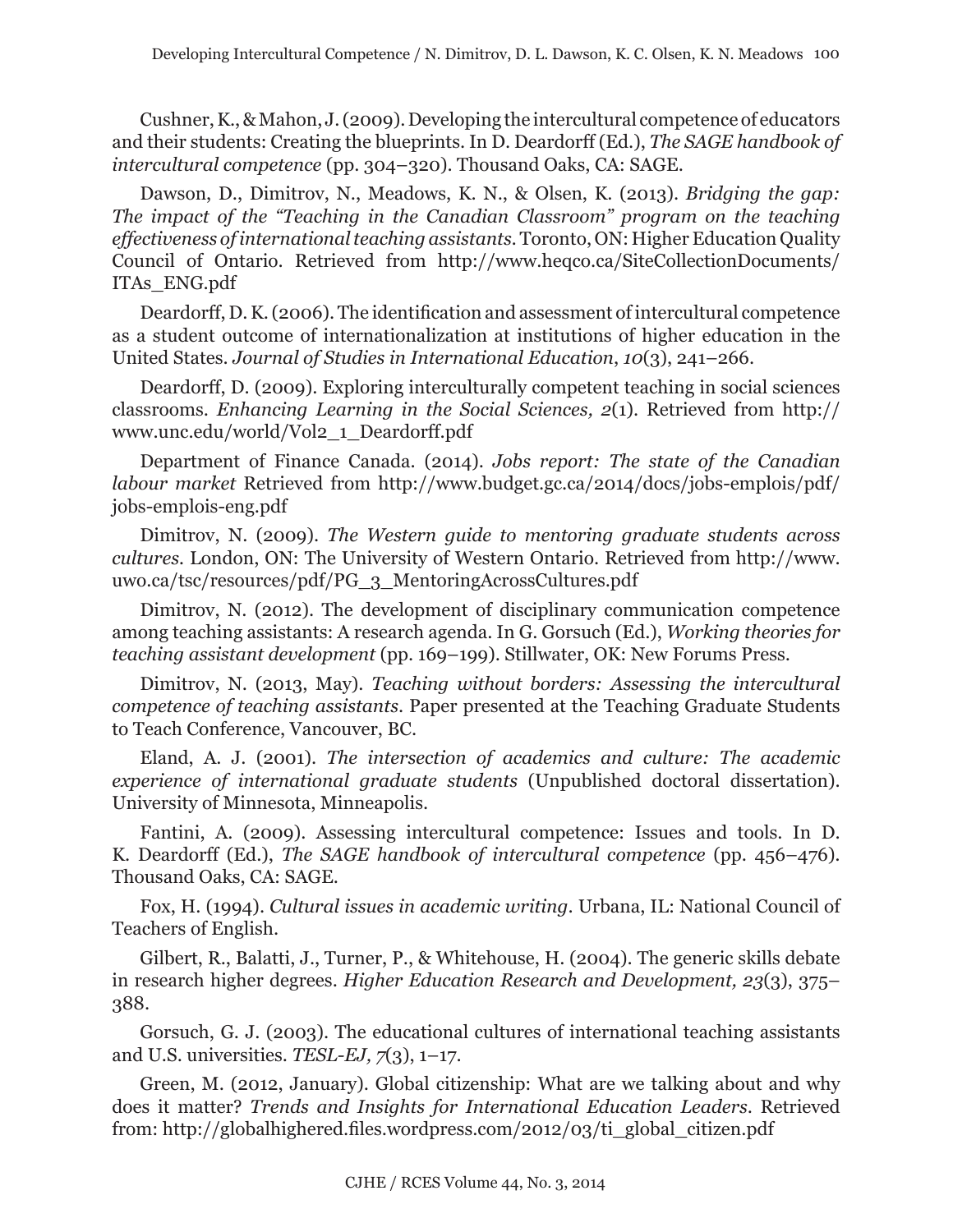Hall, E. T. (1986). *Understanding cultural differences: French, Germans and Americans*. Yarmouth, ME: Intercultural Press.

Harlap, Y. (Ed.). (2008). *Road to global citizenship: An educator's toolbook*. Vancouver, BC: University of British Columbia & UNICEF. Retrieved from http://ctlt. ubc.ca/files/2011/05/rgctoolbook.pdf

Hoekje, B., & Williams, J. (1994). Communicative competence as a theoretical framework for ITA education. In C. G. Madden & C. L. Myers (Eds.), *Discourse and performance of international teaching assistants* (pp. 11–26). Alexandria, VA: TESOL.

House, R. J., Hangles, P. J., Javidan, M., Dorfman, P. W., & Gupta, V. (Eds.). (2004). *Culture, leadership and organizations: The GLOBE study of 62 societies*. Thousand Oaks, CA: SAGE.

King, P. M., & Baxter-Magolda, M. B. (2005). A developmental model of intercultural maturity. *Journal of College Student Development, 46*(6), 571–592.

Knight, J., & Madden, M. (2010). International mobility of Canadian social sciences and humanities doctoral students. *Canadian Journal of Higher Education, 40*(2), 18–24.

Laroche, L. (2003). *Managing cultural diversity in technical professions*. New York, NY: Butterworth-Heinemann.

McAlpine, L., & Weston, C. (2000). Reflection: Issues related to improving professors' teaching and students' learning. Instructional Science*, 28*, 363–385.

McCalman, C. L. (2007). Being an interculturally competent instructor in the United States: Issues of classroom dynamics and appropriateness, and recommendations for international instructors. *New Directions for Teaching and Learning, 110*, 65–74.

Miles, M. B., & Huberman, A. M. (1994). *Qualitative data analysis: An expanded sourcebook* (2nd ed.). Thousand Oaks, CA: SAGE.

Murray, H. G. (1997). Effective teaching behaviors in the college classroom. In R. P. Perry & J. C. Smart (Eds.), *Effective teaching in higher education: Research and practice* (pp. 171–204). New York, NY: Agathon Press.

Nisbett, R. (2004). *The geography of thought*. New York, NY: Simon & Schuster.

Ouellett, M. L. (2005). *Teaching inclusively*. Stillwater, OK: New Forums Press.

Paige, R. M. (1993). On the nature of intercultural experiences and intercultural education. In R. M. Paige (Ed.), *Education for the intercultural experience* (pp. 1–20). Yarmouth, ME: Intercultural Press.

Paige, R. M. (1996). Intercultural trainer competencies. In D. Landis & R. S. Bhagat (Eds.), *Handbook of intercultural training* (2nd ed., pp. 148–164). Thousand Oaks, CA: SAGE.

Shannon, D. M., Twale, D. J., & Moore, M. S. (1998). TA teaching effectiveness: The impact of training and teaching experience. *Journal of Higher Education, 69*, 440–466.

Smith, K. S. (2001). Pivotal events in graduate teacher preparation for a faculty career. *The Journal of Graduate Teaching Assistant Development, 8*(3), 97–105.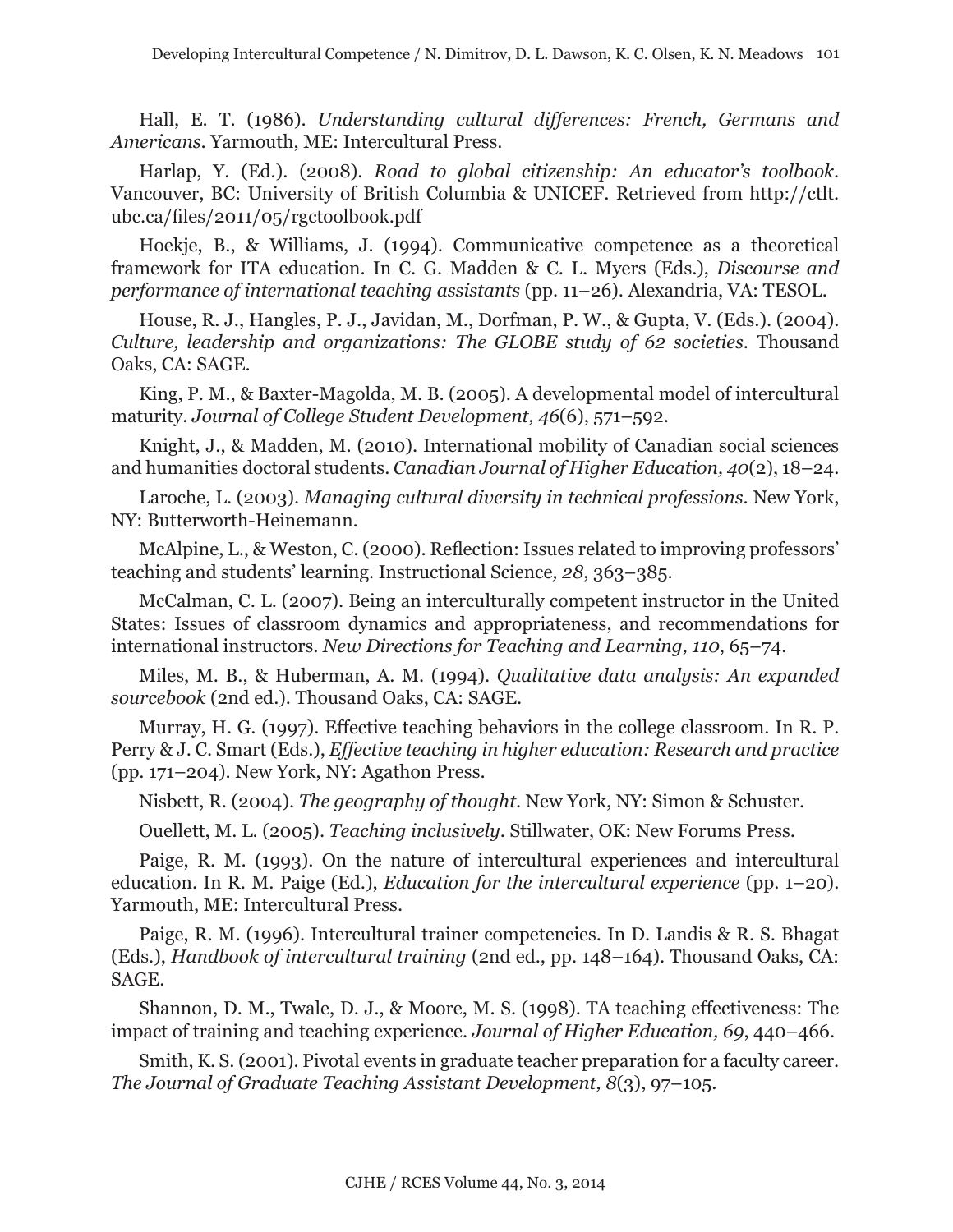Spitzberg, B., & Chagnon, G. (2009). Conceptualizing intercultural competence. In D. Deardorff (Ed.), *The SAGE handbook of intercultural competence* (pp. 2–53). Thousand Oaks, CA: SAGE.

Statistics Canada. (2008). *Canada's ethnocultural mosaic*, *2006 census*. Ottawa, ON: Canadian Ministry of Industry. Retrieved from http://www12.statcan.ca/censusrecensement/2006/as-sa/97-562/pdf/97-562-XIE2006001.pdf

Steers, R. M., Nardon, L., & Sanchez-Runde, C. J. (2013*). Management across cultures: Developing global competencies* (2nd ed.). Cambridge, UK: Cambridge University Press.

Strauss, A., & Corbin, J. (1990). *Basics of qualitative research*. Thousand Oaks, CA: SAGE.

Watkins, D. A., & Biggs, J. B. (2001)*. Teaching the Chinese learner: Psychological and pedagogical perspectives.* Hong Kong, PRC: Comparative Education Research Centre.

Wieland, M. (1991). Turn-taking structure as a source of misunderstanding in French-American cross-cultural conversation. In L. F. Bouton & Y. Kachru (Eds.). *Pragmatics and language learning*. Monograph Series. Vol. 2 (pp. 101–118). Urbana, IL: Division of English as an International Language, University of Illinois at Urbana-Champaign.

## **Acknowledgments**

This research was supported in part by a grant from the Higher Education Quality Council of Ontario.

## **Contact Information**

Nanda Dimitrov Teaching Support Centre The University of Western Ontario nanda.dimitrov@uwo.ca

Nanda Dimitrov is the Associate Director of the Teaching Support Centre and an adjunct research scholar at the Centre for Research on Teaching and Learning in Higher Education at Western University. Her work as an educational developer focuses on graduate education, the preparation of future faculty, international education, and mentorship across cultures. Her most recent publications have explored the development of disciplinary communication competence among graduate students, and the impact of international teaching assistant training programs on the teaching competence of TAs.

Debra L. Dawson is the Director of the Teaching Support Centre and the Centre for Research on Teaching and Learning in Higher Education at Western University, and an adjunct research professor in the Faculty of Education. She has worked and researched in the area of educational development with graduate students and faculty for over 25 years and is currently the Chair of the Educational Developers Caucus. She also has a strong interest in enhancing student development and is the co-author of *Becoming a Master Student*, published by Nelson.